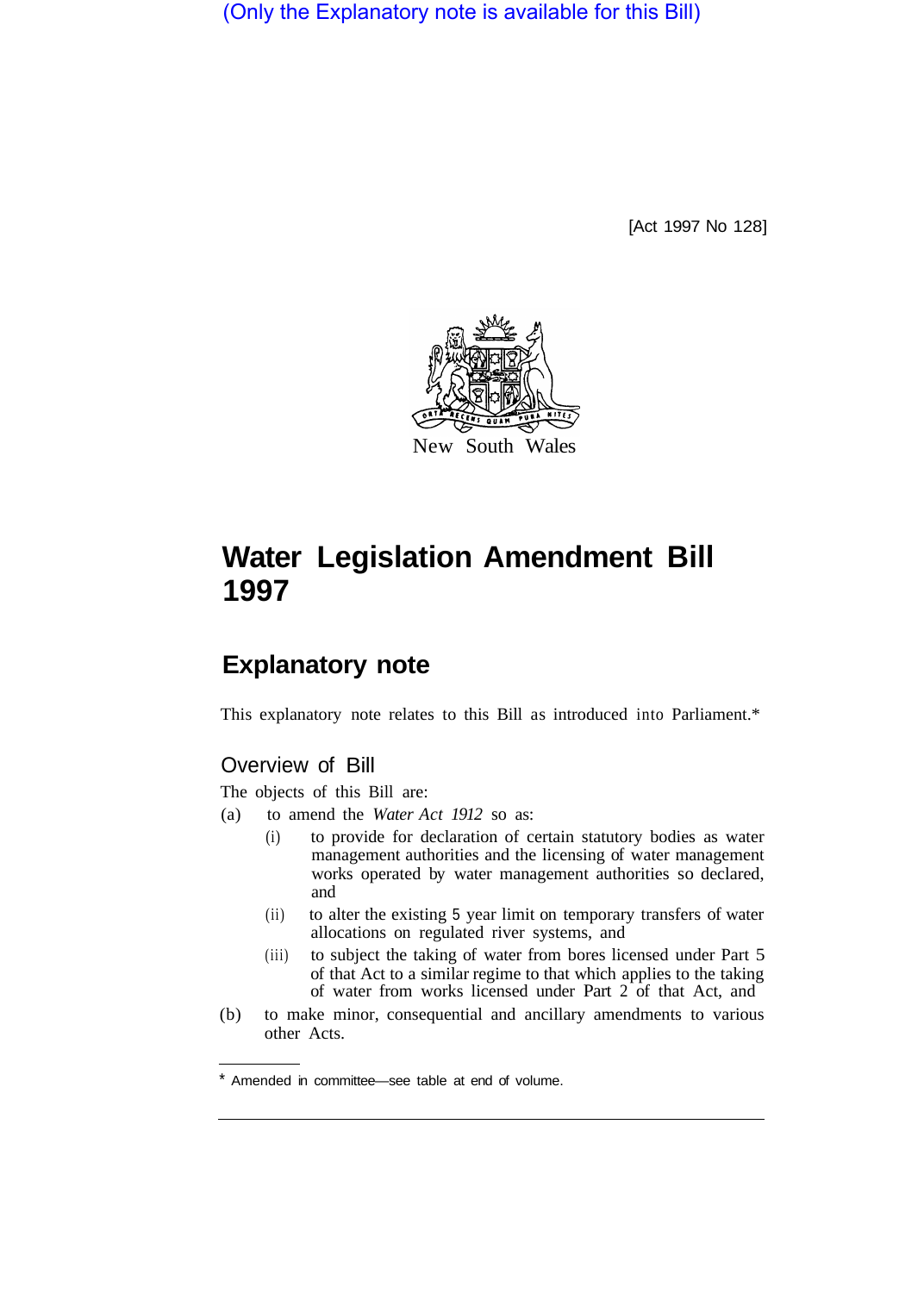Water Legislation Amendment Bill 1997 [Act 1997 No 128]

Explanatory note

#### Outline of provisions

**Clause 1** sets out the name (also called the short title) of the proposed Act.

**Clause 2** provides for the commencement of the proposed Act on a day or days to be appointed by proclamation.

**Clause 3 is** a formal provision giving effect to the amendments to the *Water Act 1912* set out in Schedule 1.

**Clause 4** is a formal provision giving effect to the amendments to other Acts set out in Schedule 2.

#### **Schedule 1 Amendment of Water Act 1912**

#### **Water management authorities**

Proposed Part 9 of the *Water Act 1912* (proposed sections 187-203 to be inserted by Schedule 1 [21]) enables the Governor, by proclamation, to declare any body to be a water management authority. The effect of the declaration will be to include the name of the body in Schedule 3 to that Act. Two such bodies, Sydney Water Corporation Limited and Hunter Water Corporation Limited, are to be included in Schedule **3** without the need for such a proclamation.

A water management authority will be required to be licensed (proposed section 195). A licence will have an initial life of up to 20 years, extendible every 5 years for a further 5 year period (proposed section 190). The licence will authorise the water management authority to take and use water from any water source and to construct and use water management works (proposed section 191). The licence will be subject to review at any time, but with mandatory reviews at the end of the first 6 months after the licence is granted and at the end of every 5 years thereafter (proposed section 193). The conduct of the review will involve the Water Administration Ministerial Corporation calling for public submissions concerning the activities of the water management authority over the previous 5 years. The results of the review will be used to determine what conditions need to be imposed on the water management authority's licence and whether it is appropriate to grant the water management authority a 5 year extension of its licence.

The Ministerial Corporation will be empowered to issue directions to a water management authority to ensure that it complies with the conditions of its licence (proposed section 192). Those directions may be enforced by the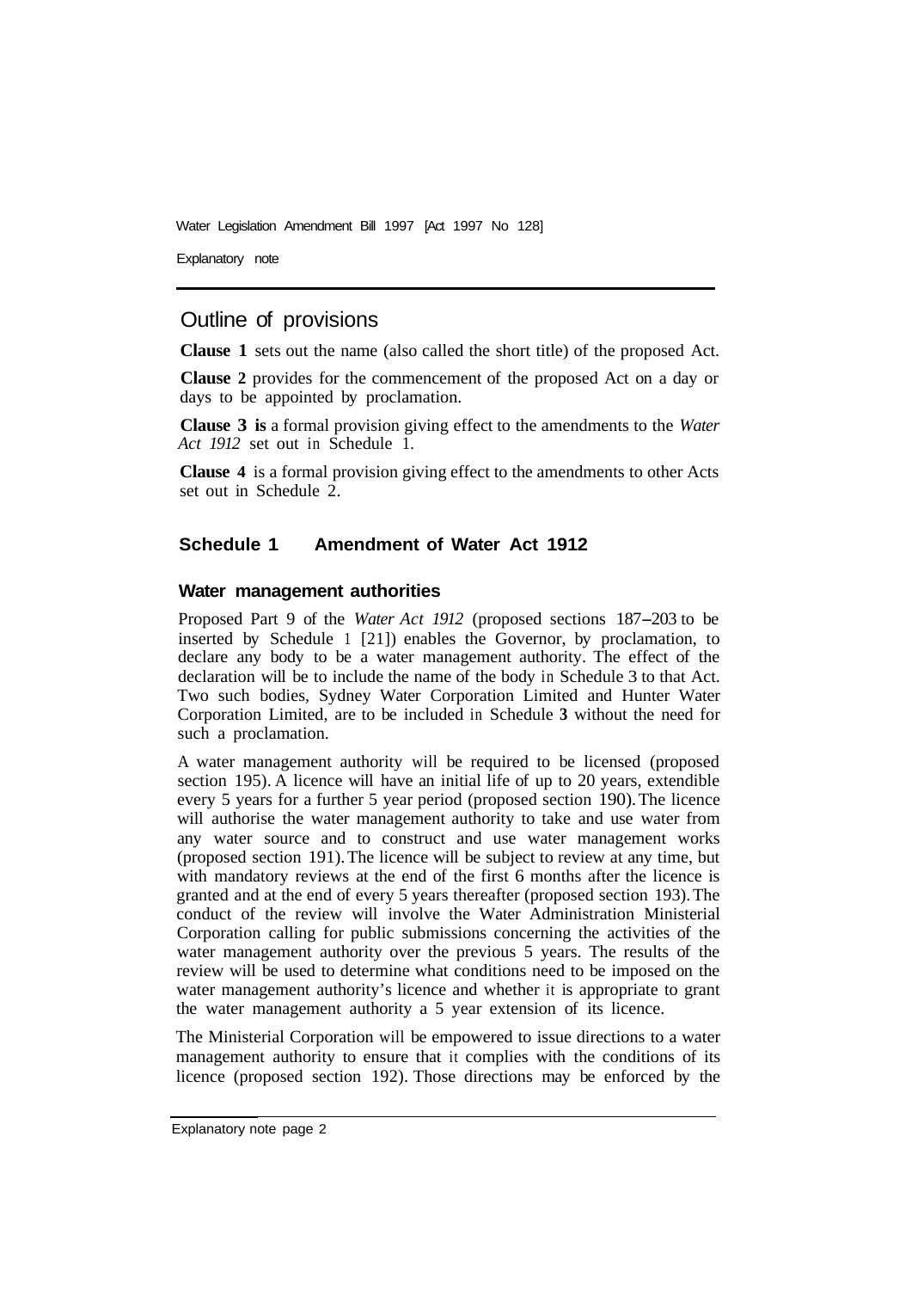Water Legislation Amendment Bill 1997 [Act 1997 No 128]

**Explanatory note** 

Land and Environment Court. The Ministerial Corporation will also be able to issue directions to a water management authority with respect to the taking of preventive or remedial action and, where such action is not taken, to authorise any other person to take that action at the expense of the water management authority (proposed section 197). The Ministerial Corporation will have the power to impose a civil penalty of up to \$500,000, together with a daily penalty of up to \$20,000, on a water management authority that contravenes the conditions of its licence or failed to comply with a direction to take preventive or remedial action (proposed section 198).

An appeal will lie to the Land and Environment Court against decisions under the proposed Part that are made by the Ministerial Corporation with respect to a water management authority (proposed section 199).

#### **Alteration of 5 year limit on temporary transfers of water allocations**

Section 20AI of the *Water Act 1912* provides for the transfer of water allocations with respect to regulated river systems. Temporary transfers (that is, transfers for a period of up to 5 years) can be effected by a simpler procedure than transfers for a longer period. The calculation of the 5 year period is cumulative, taking account of previous transfers that have been approved. It is proposed to alter the 5 year limit in two ways.

Firstly, by allowing the 5 year period to be exceeded when an approved farm water management plan is in place. In determining whether to approve such a plan, in circumstances involving a significant increase in water consumption by the proposed transferee, the Ministerial Corporation will be required to seek, and have regard to, public submissions (proposed section 20AI  $(3A)$ – $(3C)$  to be inserted by Schedule 1 [1]).

Secondly, by allowing certain transfers to be ignored when considering the cumulative effect of previous transfers. The transfers to be ignored are those that are merely intended to maintain the transferee's water consumption at the level to which the transferee would ordinarily be entitled in circumstances where that entitlement has been reduced under section 20Z of the Act in times of water shortage (proposed section 20AI (3D) to be inserted by Schedule 1 [l]).

#### **Licensing regime under Part 5 for water bores**

Schedule 1 [4]-[20] contains amendments that subject the licensing regime for the construction and use of bores under Part 5 of the Act to similar provisions to those to which the licensing regime for the construction and use